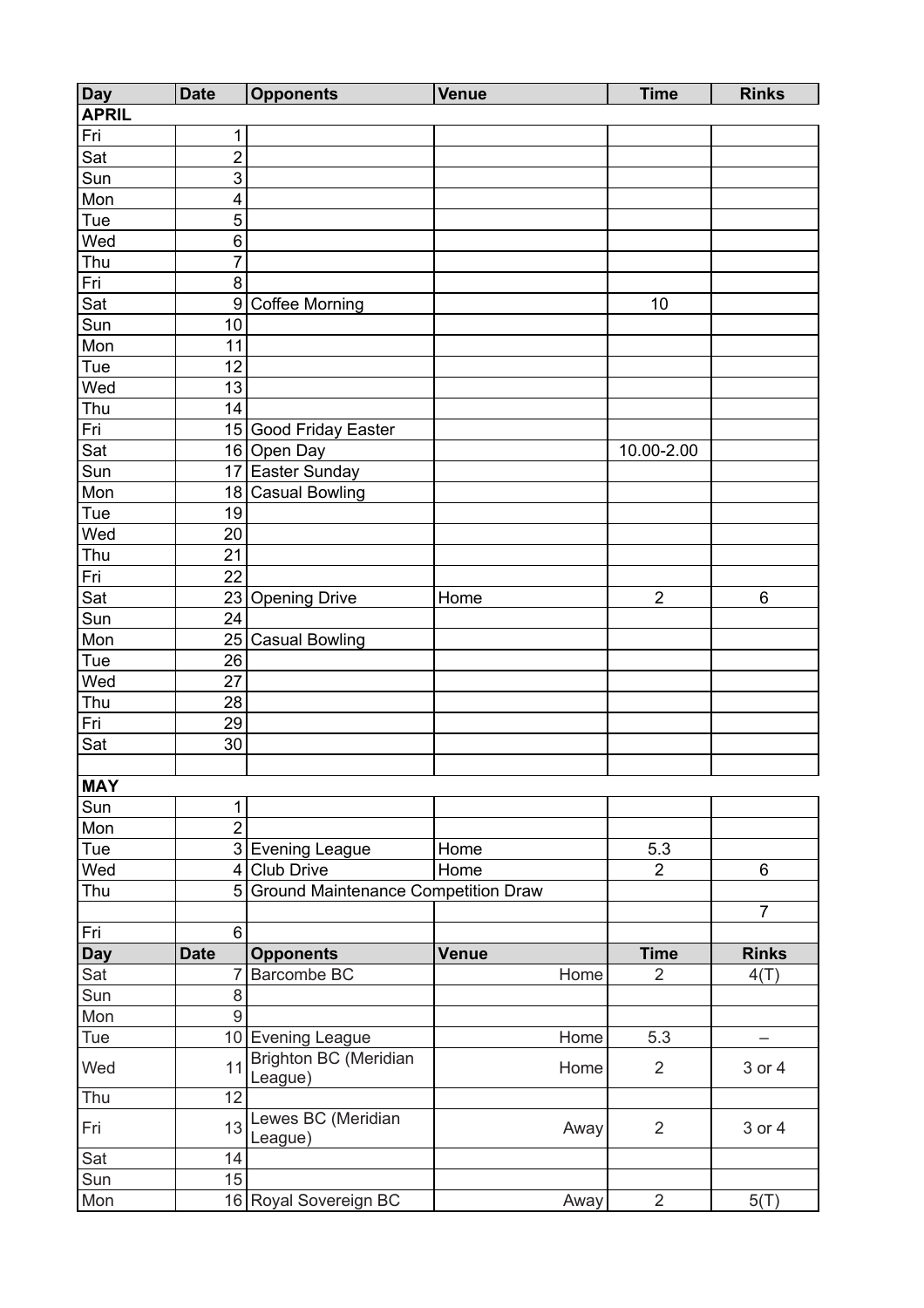|             | 17              | Newhaven BC<br>(Meridian League)                  | Home         | $\overline{2}$   | 3 or 4         |
|-------------|-----------------|---------------------------------------------------|--------------|------------------|----------------|
| Wed         | 18              | Deanland BC                                       | Away         | $\overline{2}$   | 4(T)           |
| Thu         |                 | 19 Evening League                                 | Home         | 5.3              |                |
| Fri         | 20              |                                                   |              |                  |                |
| Sat         | 21              |                                                   |              |                  |                |
| Sun         | 22              | Seaford BC                                        | Home         | $\overline{2}$   | 4              |
| Mon         | 23              |                                                   |              |                  |                |
| Tue         | 24              | Buckinghamshire<br>County BC                      | Home         | 1                | 6              |
| Wed         | 25              | Eastbourne BC                                     | Home         | $\overline{2}$   | 6              |
| Thu         |                 | 26 Evening League                                 | Home         | 5.3              |                |
| Fri         | 271             | <b>Vice Patrons</b>                               | Home         | $\overline{2}$   | 6              |
| Sat         | 28              | <b>Club Drive</b>                                 | Home         | $\overline{2}$   | 6              |
| Sun         | 29              | <b>Hailsham BC</b>                                | Away         | $\overline{2}$   | 5              |
| Mon         | 30              |                                                   |              |                  |                |
| Tue         |                 | 31 Peacehaven BC                                  | Away         | $\overline{2}$   | 3              |
|             |                 |                                                   |              |                  |                |
| <b>JUNE</b> |                 |                                                   |              |                  |                |
| Wed         | 1 <sup>1</sup>  | Lindfield BC                                      | Home         | $\overline{2}$   | 4              |
| Thu         | $\overline{2}$  | Evening League                                    | <b>Home</b>  | $5.\overline{3}$ |                |
|             |                 | <b>Ground Maintenance</b>                         |              |                  |                |
| Fri         | 3 <sup>1</sup>  | <b>Ringmer BC</b>                                 | Away         | 2.3              | 4(T)           |
| Sat         | 4               |                                                   |              |                  |                |
| Sun         | 5               | Jubilee Club Drive<br>(Queen's Celebration)       | Home         | All Day          | 6              |
| Mon         | 6               | Lewes BC (Meridian<br>League)                     | Home         | $\overline{2}$   | 3 or 4         |
| Tue         | $\overline{7}$  |                                                   |              |                  |                |
| Wed         | 8 <sup>1</sup>  | Evening League                                    | Home         | 5.3              |                |
| Thu         | 9               | <b>County Executives V</b><br><b>Vice Patrons</b> | Home         | $\overline{2}$   | 6              |
|             |                 |                                                   |              |                  |                |
| Fri         | 10              |                                                   |              |                  |                |
| Sat         |                 | 11 Mens Capt V Vice Capt                          | Home         | $\overline{2}$   |                |
| Sun         | $\overline{12}$ | (Drive)                                           |              |                  |                |
| <b>Day</b>  | <b>Date</b>     | <b>Opponents</b>                                  | <b>Venue</b> | <b>Time</b>      | <b>Rinks</b>   |
| Mon         |                 | 13 Gildredge Park BC                              | Away         | $\overline{2}$   | 6              |
| Tue         |                 | 14 Rottingdean BC                                 | Away         | $\overline{2}$   | $\overline{3}$ |
| Wed         |                 | 15 Evening League                                 | Home         | 5.3              |                |
| Thu         | 16              | Peacehaven BC<br>(Meridian League)                | Away         | $\overline{2}$   | 3 or 4         |
| Fri         | 17              |                                                   |              |                  |                |
| Sat         |                 | 18 Jubilee Triples                                | Home         | $\overline{2}$   |                |
| Sun         |                 | 19 Father's Day                                   |              |                  |                |
| Mon         |                 | 20 Parade BC                                      | Away         | $\overline{2}$   | 5(T)           |
| Tue         | 21              |                                                   |              |                  |                |
| Wed         |                 | 22 Newick BC                                      | Away         | 2.3              | 4(T)           |
| Thu         |                 |                                                   | Home         | 5.3              |                |
| Fri         | 24              | 23 Evening League<br>London Bowling               | Home         | $\overline{2}$   | 6 o 7          |
| Sat         | 25              | Secretaries Association<br>Mackie BC (Meridian    | Away         | $\overline{2}$   | 3 or 4         |
| Sun         | 26              | League)<br><b>Club Drive</b>                      | Home         | $\overline{2}$   | 6              |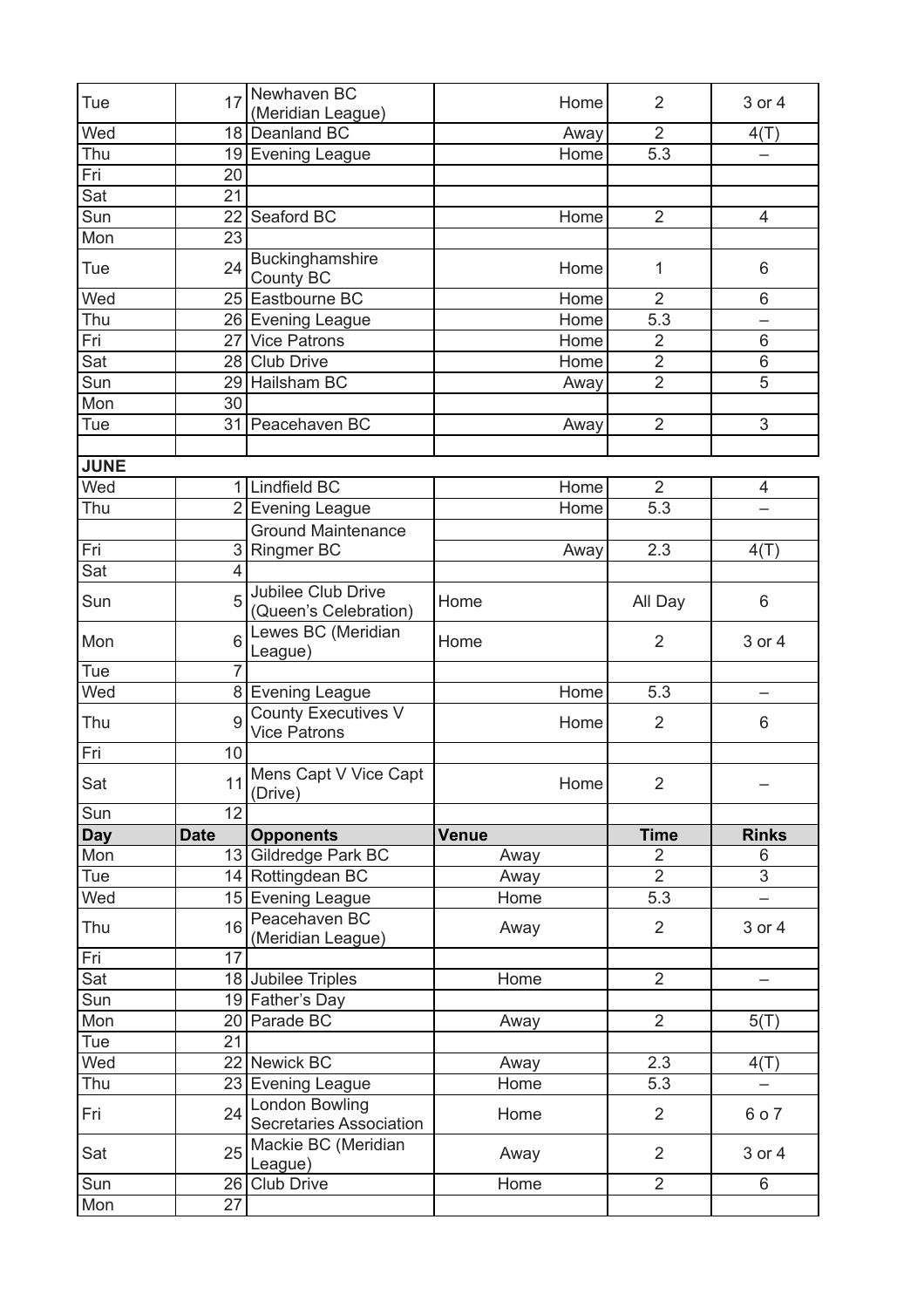| Tue           |                | 28 East Dean BC                                 | Home         | $\overline{2}$ | 4(T)                        |
|---------------|----------------|-------------------------------------------------|--------------|----------------|-----------------------------|
| Wed           |                | 29 Evening League                               | Home         | 5.3            |                             |
| Thu           | 30             | Peacehaven BC<br>(Meridian League)              | Home         | $\overline{2}$ | 3 or 4                      |
|               |                |                                                 |              |                |                             |
| <b>JULY</b>   |                |                                                 |              |                |                             |
| Fri           | 1.             |                                                 |              |                |                             |
| Sat           | $\overline{2}$ | Ladies V Gents                                  | Home         | $\overline{2}$ | 6                           |
| Sun           | $\overline{3}$ |                                                 |              |                |                             |
| Mon           |                | St. Johns BC                                    | Away         | $\overline{2}$ | 6(T)                        |
| Tue           |                | 5 Evening League                                | Home         | 5.3            |                             |
| Wed           | 6              | <b>Ground Maintenance</b>                       |              |                |                             |
| Thu           |                | Beckenham, Bromley &<br>Dist. BC Assoc          | Home         | $\overline{2}$ | 6                           |
|               |                | (Touring Side)                                  |              |                |                             |
| Fri           |                | 8 City & Port of Bristol BC                     | Home         | $\overline{2}$ | $\overline{7}$              |
|               |                | (Touring Side)                                  |              |                |                             |
| Sat           |                | 9 Summer Dinner                                 |              |                | See noticeboard for details |
| Sun           |                | 10 Club Drive                                   |              |                | Home 2.00 6 Mixed (Greys    |
| Mon           | 11             |                                                 |              |                |                             |
| Tue           |                | 12 Ladies Triples                               | Home         | $\overline{2}$ | 5                           |
| Wed           | 13             | Woodingdean (Meridian<br>League)                | Away         | $\overline{2}$ | 3 or 4                      |
| Thu           |                | 14 Evening League                               | Home         | 5.3            | —                           |
| Fri           | 15             | Billingham Cup (Div 1 V<br>Div 2) (County)      | Home         | $\overline{2}$ | 6                           |
| Sat           | 16             | <b>Brighton BC (Meridian</b><br>League)         | Away         | $\overline{2}$ | 3 or 4                      |
| Sun           | 17             |                                                 |              |                |                             |
| Mon           | 18             | Club Drive (Gents V<br>Ladies)                  | Home         | $\overline{2}$ | 6                           |
| Tue           |                | 19 Hellingly BC                                 | Home         | $\overline{2}$ | 5(T)                        |
| <b>Day</b>    | <b>Date</b>    | <b>Opponents</b>                                | <b>Venue</b> | <b>Time</b>    | <b>Rinks</b>                |
| Wed           |                | 20 Evening League                               | Home         | 5.3            |                             |
| Thu           |                | 21 Hamden Park BC                               | Away         | 2              | $\overline{c}$<br>4         |
| Fri           | 22             |                                                 |              |                |                             |
| Sat           | 23             | Haywards Heath BC                               | Home         | $\overline{2}$ | 4                           |
| Sun           | 24             |                                                 |              |                |                             |
| Mon           | 25             | <b>Chelmsford Bowling</b><br>Association (Tour) | Home         | $\overline{2}$ | 6                           |
| Tue           |                | 26 Evening League                               | Home         | 5.3            |                             |
| Wed           | 27             | Mackie BC (Meridian<br>League)                  | Home         | 2              | 3 or 4                      |
| Thu           | 28             | Rottingdean BC<br>(Meridian League)             | Home         | 2              | 3 or 4                      |
| Fri           | 29             |                                                 |              |                |                             |
| Sat           | 30             | Seaford BC (Meridian<br>League)                 | Home         | $\overline{2}$ | 3 or 4                      |
| Sun           | 31             |                                                 |              |                |                             |
|               |                |                                                 |              |                |                             |
| <b>AUGUST</b> |                |                                                 |              |                |                             |
| Mon           | 1              |                                                 |              |                |                             |
| Tue           |                | 2 Motcombe Gardens BC                           | Away         | 2              | 4(T)                        |
|               |                | 3 Evening League                                | Home         | 5.3            |                             |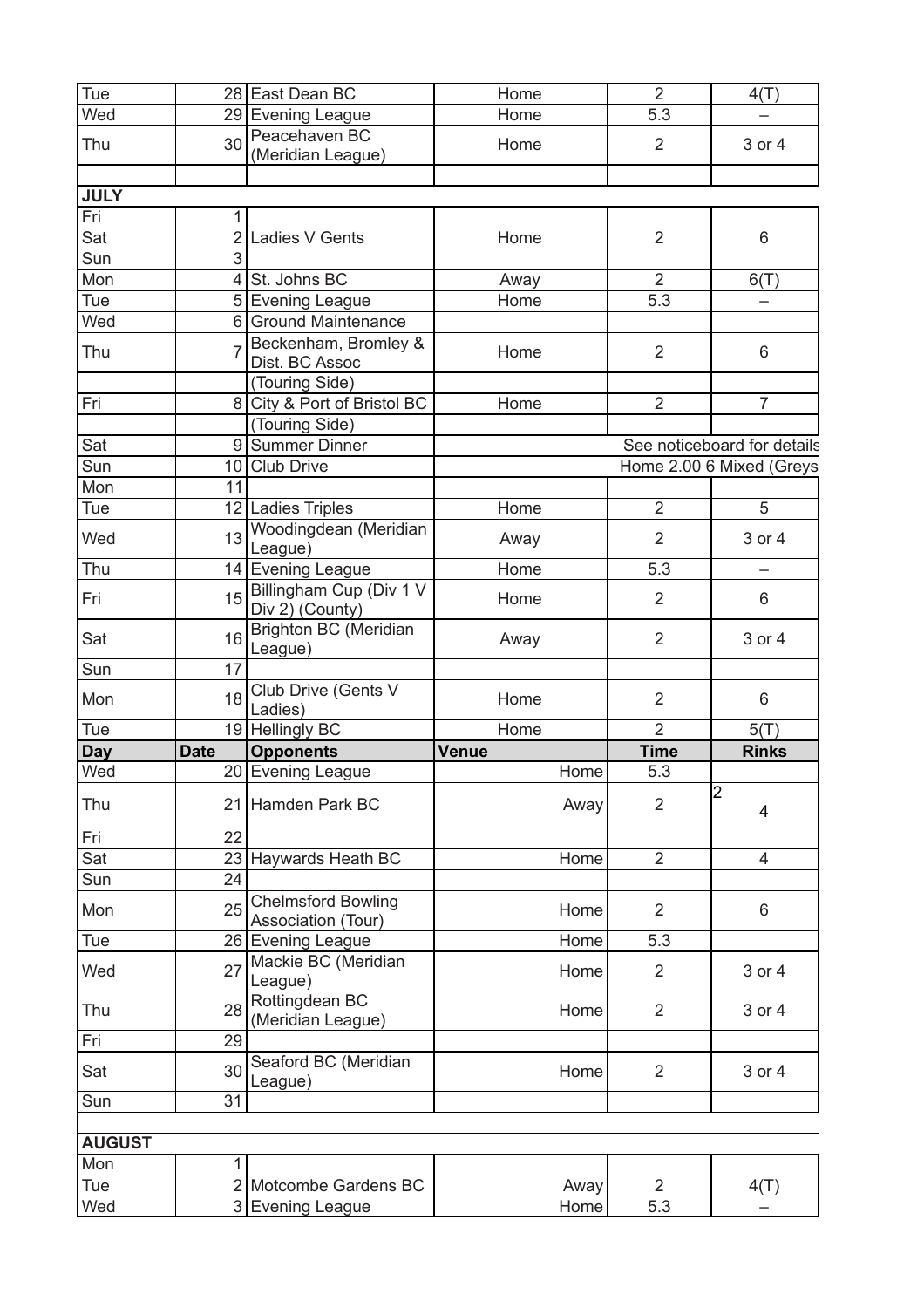| Thu<br><b>Club Drive</b><br>$\overline{2}$<br>6<br>Home<br>4<br>$\overline{5}$<br>Fri<br>Eastbourne Blind<br>6<br>Sat<br>$\overline{2}$<br>4(T)<br>Away<br>Association<br>Sun<br>$\overline{7}$<br>Mon<br>8 Bognor Regis BC (Tour)<br>$\overline{2}$<br>5(T)<br>Home<br>9 Hellingly BC<br>Tue<br>$\overline{2}$<br>Away<br>5(T)<br>Wed<br>10 Evening League<br>5.3<br>Home<br>11 Saltdean BC<br>$\overline{2}$<br>5(T)<br>Thu<br>Away<br>Fri<br>12<br>South Ockenden BC<br>13<br>Sat<br>$\overline{7}$<br>2.3<br>Home<br>(Touring Side)<br>Sun<br>14<br>Mon<br>15 Royal Sovereign BC<br>Home<br>$\overline{2}$<br>5(T)<br>16<br>Tue<br>Wed<br>17 Ladies 2 Wood Box<br>Home<br>Thu<br>5.3<br>18 Evening League<br>Home<br>-<br>19<br>Fri<br>Seaford BC (Meridian<br>20<br>Sat<br>$\overline{2}$<br>3 or 4<br>Away<br>League)<br>Sun<br>21<br><b>Club Drive</b><br>$\overline{2}$<br>Home<br>6<br>Mon<br>22<br>23 East Dean BC<br>$\overline{2}$<br>4(T)<br>Tue<br>Away<br>Newhaven BC<br>24<br>Wed<br>$\overline{2}$<br>3 or 4<br>Away<br>(Meridian League)<br>Thu<br>5.3<br>25 Evening League<br>Home<br><b>Opponents</b><br><b>Rinks</b><br><b>Date</b><br>Venue<br><b>Time</b><br><b>Day</b><br>26 Hampden Park BC<br>$\overline{2}$<br>Fri<br>$\overline{2}$<br>Home<br>$\overline{4}$<br>$\overline{2}$<br>Sat<br>27 Seaford Town Cup<br>6<br>Home<br>28<br>Sun<br>29 Bank Holiday<br>Mon<br>Woodingdean BC<br>30 <sup>°</sup><br>$\overline{2}$<br>Tue<br>3 or 4<br>Away<br>(Meridian League)<br>Wed<br>31 Evening League<br>5.3<br>Home |  | <b>Ground Maintenance</b> |  |  |
|-----------------------------------------------------------------------------------------------------------------------------------------------------------------------------------------------------------------------------------------------------------------------------------------------------------------------------------------------------------------------------------------------------------------------------------------------------------------------------------------------------------------------------------------------------------------------------------------------------------------------------------------------------------------------------------------------------------------------------------------------------------------------------------------------------------------------------------------------------------------------------------------------------------------------------------------------------------------------------------------------------------------------------------------------------------------------------------------------------------------------------------------------------------------------------------------------------------------------------------------------------------------------------------------------------------------------------------------------------------------------------------------------------------------------------------------------------------------------------------------------------------------------------------------------|--|---------------------------|--|--|
|                                                                                                                                                                                                                                                                                                                                                                                                                                                                                                                                                                                                                                                                                                                                                                                                                                                                                                                                                                                                                                                                                                                                                                                                                                                                                                                                                                                                                                                                                                                                               |  |                           |  |  |
|                                                                                                                                                                                                                                                                                                                                                                                                                                                                                                                                                                                                                                                                                                                                                                                                                                                                                                                                                                                                                                                                                                                                                                                                                                                                                                                                                                                                                                                                                                                                               |  |                           |  |  |
|                                                                                                                                                                                                                                                                                                                                                                                                                                                                                                                                                                                                                                                                                                                                                                                                                                                                                                                                                                                                                                                                                                                                                                                                                                                                                                                                                                                                                                                                                                                                               |  |                           |  |  |
|                                                                                                                                                                                                                                                                                                                                                                                                                                                                                                                                                                                                                                                                                                                                                                                                                                                                                                                                                                                                                                                                                                                                                                                                                                                                                                                                                                                                                                                                                                                                               |  |                           |  |  |
|                                                                                                                                                                                                                                                                                                                                                                                                                                                                                                                                                                                                                                                                                                                                                                                                                                                                                                                                                                                                                                                                                                                                                                                                                                                                                                                                                                                                                                                                                                                                               |  |                           |  |  |
|                                                                                                                                                                                                                                                                                                                                                                                                                                                                                                                                                                                                                                                                                                                                                                                                                                                                                                                                                                                                                                                                                                                                                                                                                                                                                                                                                                                                                                                                                                                                               |  |                           |  |  |
|                                                                                                                                                                                                                                                                                                                                                                                                                                                                                                                                                                                                                                                                                                                                                                                                                                                                                                                                                                                                                                                                                                                                                                                                                                                                                                                                                                                                                                                                                                                                               |  |                           |  |  |
|                                                                                                                                                                                                                                                                                                                                                                                                                                                                                                                                                                                                                                                                                                                                                                                                                                                                                                                                                                                                                                                                                                                                                                                                                                                                                                                                                                                                                                                                                                                                               |  |                           |  |  |
|                                                                                                                                                                                                                                                                                                                                                                                                                                                                                                                                                                                                                                                                                                                                                                                                                                                                                                                                                                                                                                                                                                                                                                                                                                                                                                                                                                                                                                                                                                                                               |  |                           |  |  |
|                                                                                                                                                                                                                                                                                                                                                                                                                                                                                                                                                                                                                                                                                                                                                                                                                                                                                                                                                                                                                                                                                                                                                                                                                                                                                                                                                                                                                                                                                                                                               |  |                           |  |  |
|                                                                                                                                                                                                                                                                                                                                                                                                                                                                                                                                                                                                                                                                                                                                                                                                                                                                                                                                                                                                                                                                                                                                                                                                                                                                                                                                                                                                                                                                                                                                               |  |                           |  |  |
|                                                                                                                                                                                                                                                                                                                                                                                                                                                                                                                                                                                                                                                                                                                                                                                                                                                                                                                                                                                                                                                                                                                                                                                                                                                                                                                                                                                                                                                                                                                                               |  |                           |  |  |
|                                                                                                                                                                                                                                                                                                                                                                                                                                                                                                                                                                                                                                                                                                                                                                                                                                                                                                                                                                                                                                                                                                                                                                                                                                                                                                                                                                                                                                                                                                                                               |  |                           |  |  |
|                                                                                                                                                                                                                                                                                                                                                                                                                                                                                                                                                                                                                                                                                                                                                                                                                                                                                                                                                                                                                                                                                                                                                                                                                                                                                                                                                                                                                                                                                                                                               |  |                           |  |  |
|                                                                                                                                                                                                                                                                                                                                                                                                                                                                                                                                                                                                                                                                                                                                                                                                                                                                                                                                                                                                                                                                                                                                                                                                                                                                                                                                                                                                                                                                                                                                               |  |                           |  |  |
|                                                                                                                                                                                                                                                                                                                                                                                                                                                                                                                                                                                                                                                                                                                                                                                                                                                                                                                                                                                                                                                                                                                                                                                                                                                                                                                                                                                                                                                                                                                                               |  |                           |  |  |
|                                                                                                                                                                                                                                                                                                                                                                                                                                                                                                                                                                                                                                                                                                                                                                                                                                                                                                                                                                                                                                                                                                                                                                                                                                                                                                                                                                                                                                                                                                                                               |  |                           |  |  |
|                                                                                                                                                                                                                                                                                                                                                                                                                                                                                                                                                                                                                                                                                                                                                                                                                                                                                                                                                                                                                                                                                                                                                                                                                                                                                                                                                                                                                                                                                                                                               |  |                           |  |  |
|                                                                                                                                                                                                                                                                                                                                                                                                                                                                                                                                                                                                                                                                                                                                                                                                                                                                                                                                                                                                                                                                                                                                                                                                                                                                                                                                                                                                                                                                                                                                               |  |                           |  |  |
|                                                                                                                                                                                                                                                                                                                                                                                                                                                                                                                                                                                                                                                                                                                                                                                                                                                                                                                                                                                                                                                                                                                                                                                                                                                                                                                                                                                                                                                                                                                                               |  |                           |  |  |
|                                                                                                                                                                                                                                                                                                                                                                                                                                                                                                                                                                                                                                                                                                                                                                                                                                                                                                                                                                                                                                                                                                                                                                                                                                                                                                                                                                                                                                                                                                                                               |  |                           |  |  |
|                                                                                                                                                                                                                                                                                                                                                                                                                                                                                                                                                                                                                                                                                                                                                                                                                                                                                                                                                                                                                                                                                                                                                                                                                                                                                                                                                                                                                                                                                                                                               |  |                           |  |  |
|                                                                                                                                                                                                                                                                                                                                                                                                                                                                                                                                                                                                                                                                                                                                                                                                                                                                                                                                                                                                                                                                                                                                                                                                                                                                                                                                                                                                                                                                                                                                               |  |                           |  |  |
|                                                                                                                                                                                                                                                                                                                                                                                                                                                                                                                                                                                                                                                                                                                                                                                                                                                                                                                                                                                                                                                                                                                                                                                                                                                                                                                                                                                                                                                                                                                                               |  |                           |  |  |
|                                                                                                                                                                                                                                                                                                                                                                                                                                                                                                                                                                                                                                                                                                                                                                                                                                                                                                                                                                                                                                                                                                                                                                                                                                                                                                                                                                                                                                                                                                                                               |  |                           |  |  |
|                                                                                                                                                                                                                                                                                                                                                                                                                                                                                                                                                                                                                                                                                                                                                                                                                                                                                                                                                                                                                                                                                                                                                                                                                                                                                                                                                                                                                                                                                                                                               |  |                           |  |  |
|                                                                                                                                                                                                                                                                                                                                                                                                                                                                                                                                                                                                                                                                                                                                                                                                                                                                                                                                                                                                                                                                                                                                                                                                                                                                                                                                                                                                                                                                                                                                               |  |                           |  |  |
|                                                                                                                                                                                                                                                                                                                                                                                                                                                                                                                                                                                                                                                                                                                                                                                                                                                                                                                                                                                                                                                                                                                                                                                                                                                                                                                                                                                                                                                                                                                                               |  |                           |  |  |
|                                                                                                                                                                                                                                                                                                                                                                                                                                                                                                                                                                                                                                                                                                                                                                                                                                                                                                                                                                                                                                                                                                                                                                                                                                                                                                                                                                                                                                                                                                                                               |  |                           |  |  |
|                                                                                                                                                                                                                                                                                                                                                                                                                                                                                                                                                                                                                                                                                                                                                                                                                                                                                                                                                                                                                                                                                                                                                                                                                                                                                                                                                                                                                                                                                                                                               |  |                           |  |  |

| TEMBEI<br>־נ |
|--------------|
|--------------|

| Thu |                | Sir Francis Drake BC<br>(Touring Side) | Home | 1.3            | 6(T)   |
|-----|----------------|----------------------------------------|------|----------------|--------|
| Fri | $\overline{2}$ |                                        |      |                |        |
| Sat | 3              | Parade BC                              | Home | $\overline{2}$ | 5(T)   |
| Sun | 4              |                                        |      |                |        |
| Mon | 5              | Woodingdean BC<br>(Meridian League)    | Home | $\overline{2}$ | 3 or 4 |
| Tue | 6              | <b>Evening League</b>                  | Home | 5.3            |        |
|     |                | <b>Ground Maintenance</b>              |      |                |        |
| Wed |                | Lindfield BC                           | Away | $\overline{2}$ | 4      |
| Thu | 8 <sup>1</sup> | <b>Pineholt Tourists</b>               | Home | 1.3            | 5      |
| Fri | 9              | <b>Ground Maintenance</b>              |      |                |        |
| Sat |                | 10 Finals Day                          |      |                |        |
| Sun | 11             | <b>Finals Day</b>                      |      |                |        |
| Mon |                | 12 Finals (Reserve) Day                |      |                |        |
| Tue |                | 13 Evening League                      | Home | 5.3            |        |
| Wed |                | 14 Yateley BC (Tour)                   | Home | 2.3            | 6      |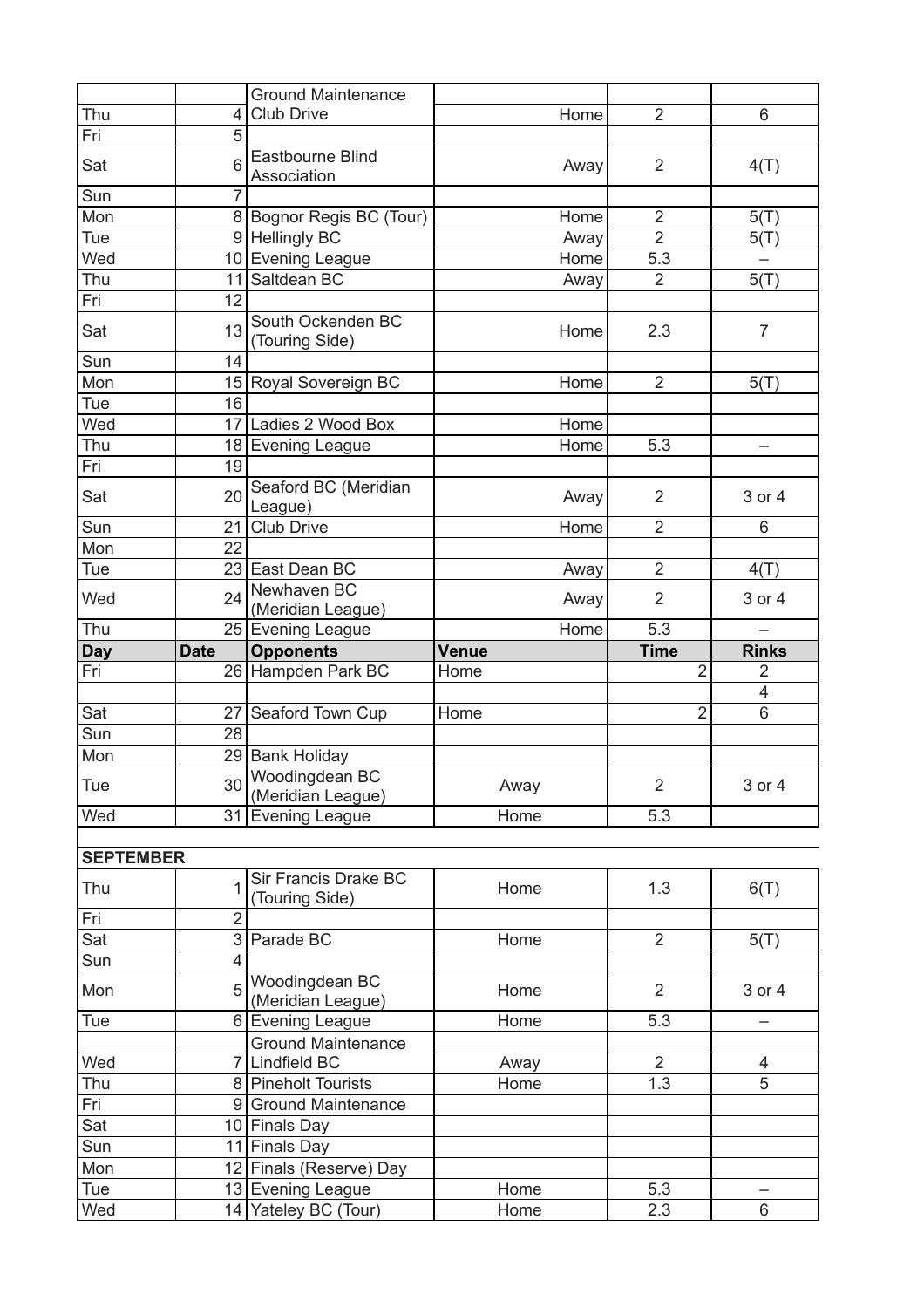| Thu | 15 | Countesthorpe BC<br>Leicestershire (Tour) | Home    | $\overline{2}$ | 5      |
|-----|----|-------------------------------------------|---------|----------------|--------|
| Fri | 16 | Seaford BC                                | Home    | $\overline{2}$ | 6      |
| Sat | 17 |                                           |         |                |        |
| Sun | 18 | <b>Club Drive</b>                         | Home    | $\overline{2}$ | 6      |
| Mon | 19 |                                           |         |                |        |
| Tue | 20 | St. John's BC                             | Home    | $\overline{2}$ | 6(T)   |
| Wed | 21 |                                           |         |                |        |
| Thu | 22 |                                           |         |                |        |
| Fri | 23 | Rottingdean BC<br>(Meridian League)       | Away    | $\overline{2}$ | 3 or 4 |
| Sat | 24 | <b>Australian Pairs</b>                   | All Day |                |        |
| Sun | 25 |                                           |         |                |        |
| Mon | 26 | Ladies Capt V Vice<br>Capt                | Home    | $\overline{2}$ | 6      |
| Tue | 27 |                                           |         |                |        |
| Wed | 28 | Saltdean BC                               | Home    | $\overline{2}$ | 5(T)   |
| Thu | 29 |                                           |         |                |        |
| Fri | 30 | End of Season Drive<br>and Fish & Chips   | Home    | $\overline{2}$ | 6      |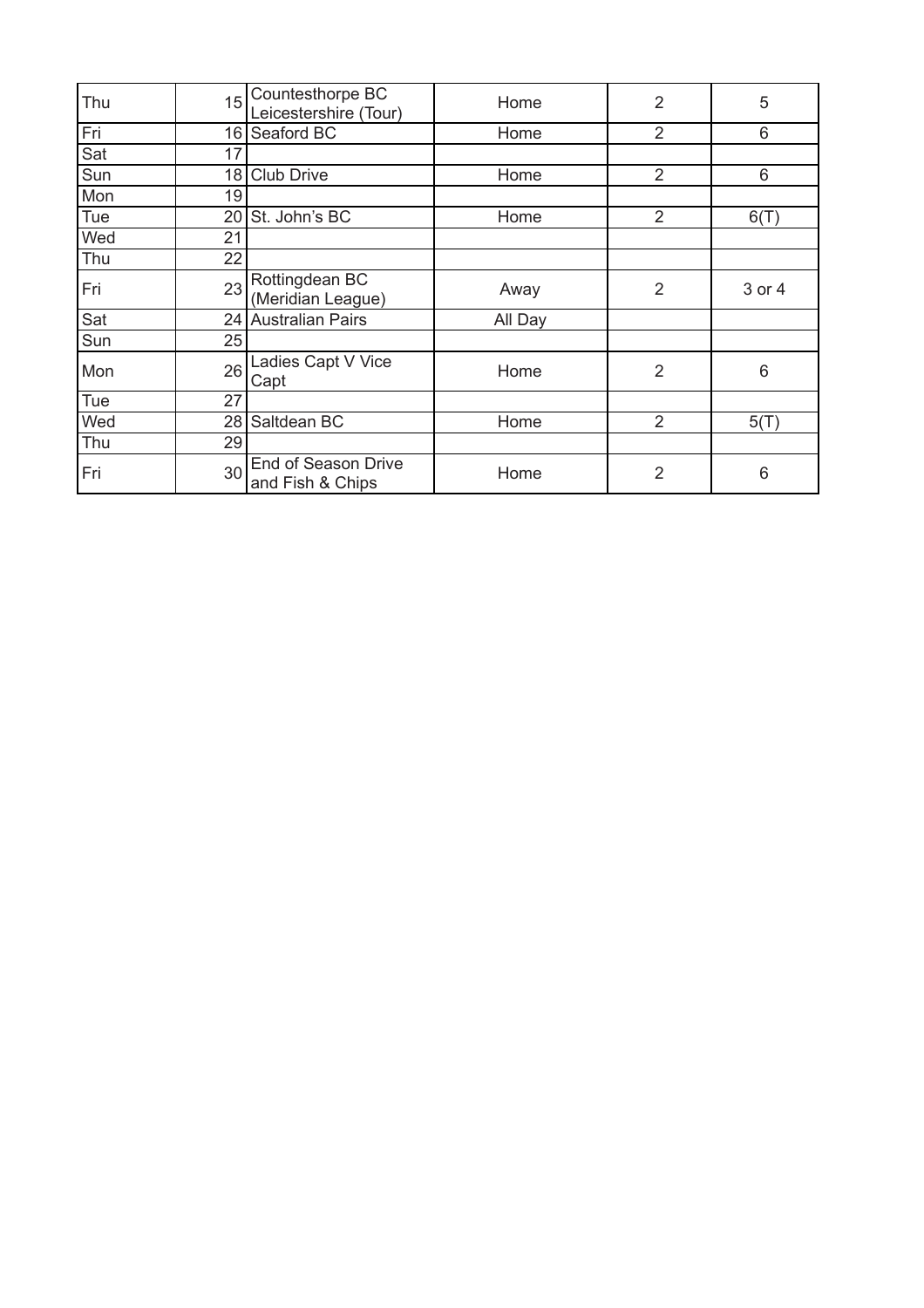| <b>Comments</b> |
|-----------------|
|                 |
|                 |
|                 |
|                 |
|                 |
|                 |
|                 |
|                 |
| Club House      |
|                 |
|                 |
|                 |
|                 |
|                 |
|                 |
|                 |
|                 |
|                 |
|                 |
|                 |
|                 |
| Mixed (Greys)   |
|                 |
|                 |
|                 |
|                 |
|                 |
|                 |
|                 |
|                 |
|                 |
|                 |
| Mixed (Greys)   |
| Mixed (Greys)   |
|                 |
| Club House      |
|                 |
| <b>Comments</b> |
| Mixed           |
|                 |
|                 |
| Mixed (Greys)   |
| Mixed           |
|                 |
|                 |
| Mixed           |
|                 |
|                 |
| Mixed           |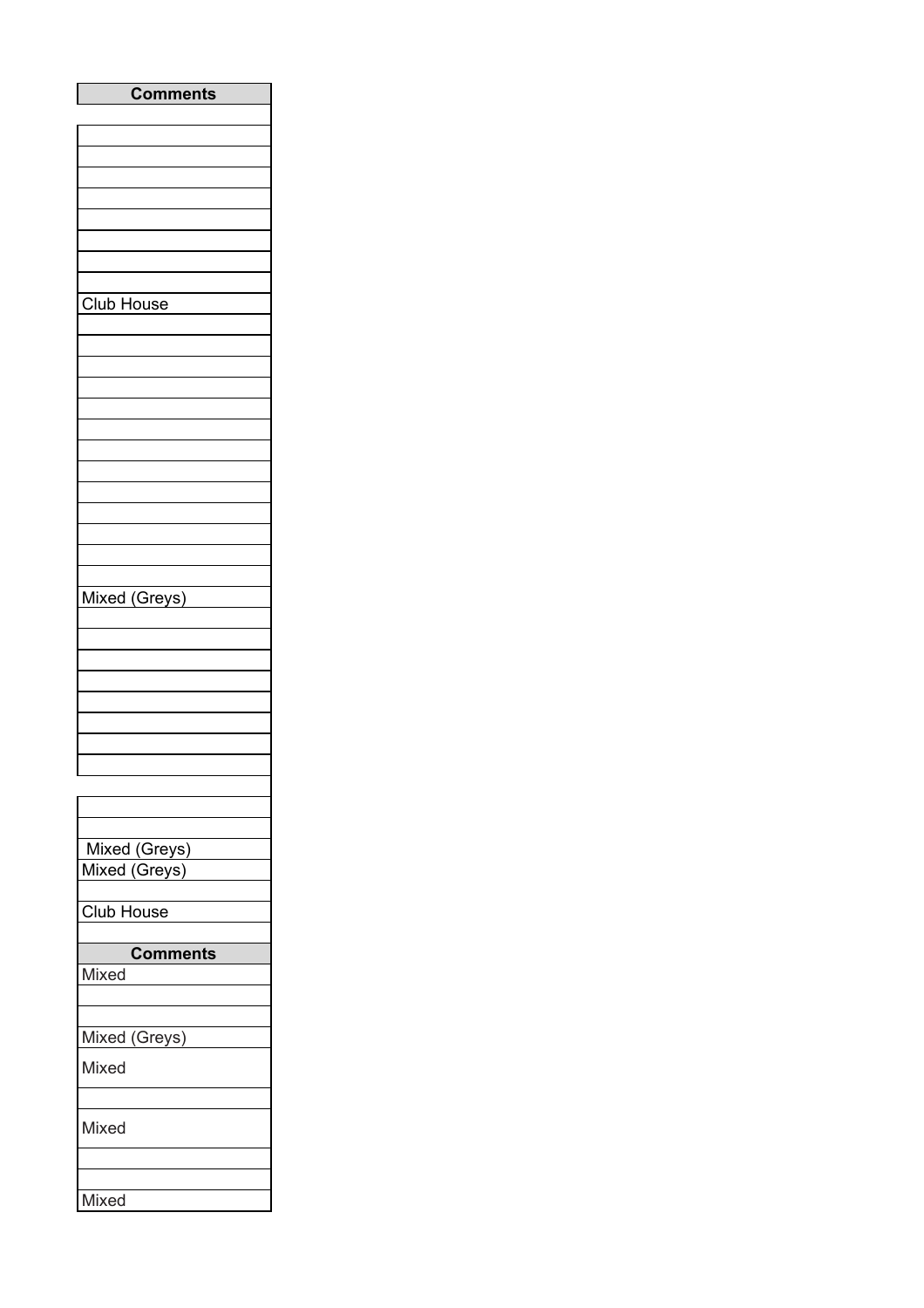| Mixed                       |
|-----------------------------|
| Mixed                       |
| Mixed (Greys)               |
|                             |
|                             |
| Ladies                      |
|                             |
| Ladies                      |
| Mixed                       |
| Mixed (Greys)               |
| Men                         |
|                             |
| Mixed (Greys)               |
| Mixed                       |
|                             |
| Ladies                      |
|                             |
|                             |
| Mixed                       |
| Mixed (Greys)               |
|                             |
| Mixed                       |
|                             |
| Mixed (Greys)<br>(Barbecue) |
| Mixed                       |
|                             |
|                             |
| Mixed (Greys)               |
| <b>County Fixture</b>       |
|                             |
|                             |
| Men (Greys)                 |
|                             |
|                             |
| <b>Comments</b>             |
| Mixed                       |
| Ladies                      |
| Mixed (Greys)               |
| Mixed                       |
|                             |
| Men (Greys)                 |
|                             |
| Mixed                       |
|                             |
| Mixed                       |
| Mixed (Greys)               |
|                             |
| Mixed (Tour)                |
| Mixed                       |
| Mixed (Greys)               |
|                             |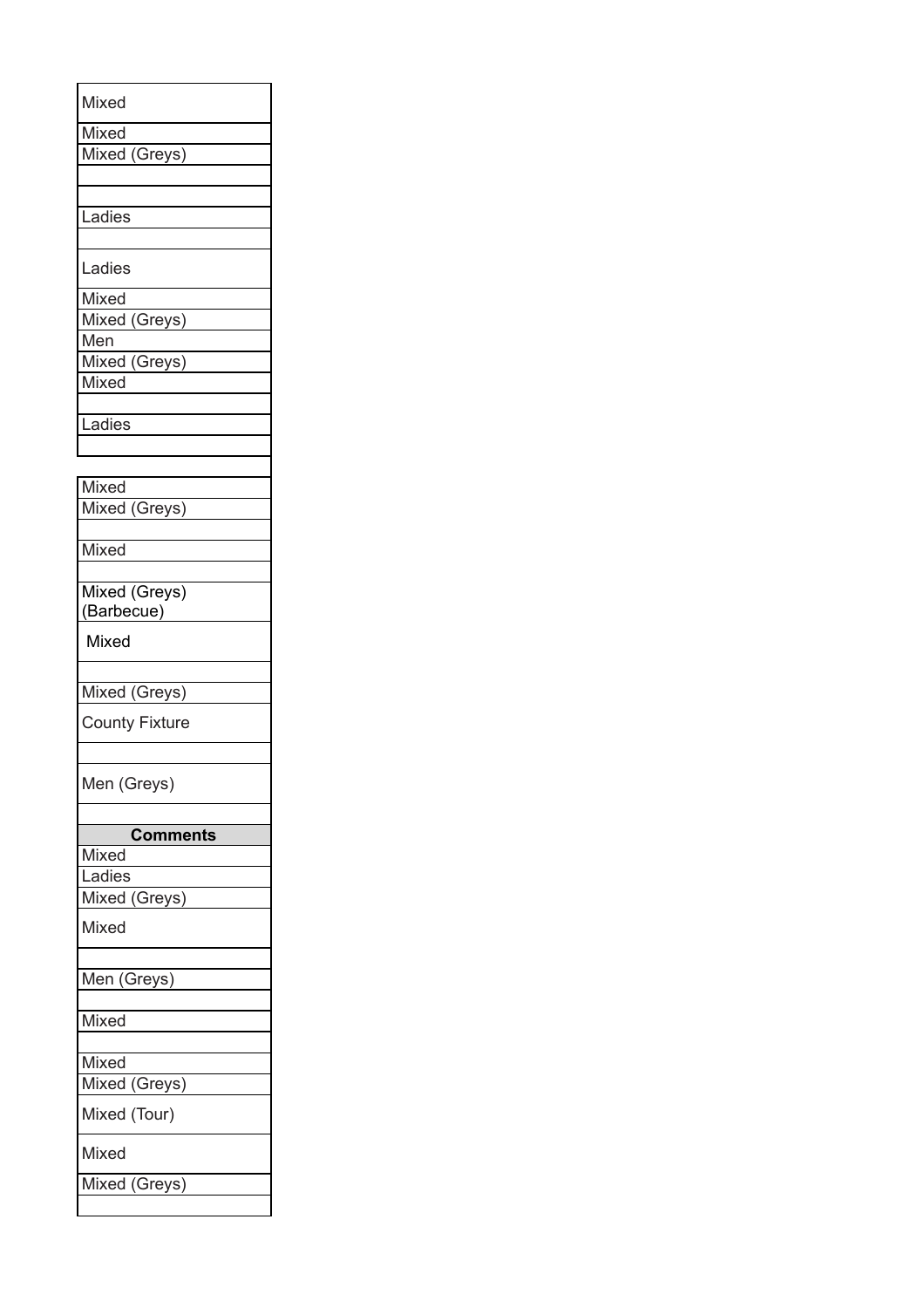| Mixed                  |
|------------------------|
| Mixed (Greys)          |
| Mixed                  |
|                        |
|                        |
|                        |
| Greys                  |
|                        |
| Mixed                  |
| Mixed (Greys)          |
| Mixed                  |
|                        |
| Mixed                  |
|                        |
|                        |
|                        |
| Ladies                 |
| Mixed                  |
| Mixed (Greys)          |
| Men                    |
| Mixed                  |
|                        |
| Greys                  |
|                        |
| Mixed                  |
| <b>Comments</b>        |
| Mixed (Greys)          |
| ladies                 |
| men                    |
|                        |
| Mixed                  |
| Mixed                  |
|                        |
| Mixed (Greys)<br>Mixed |
| Mixed                  |
|                        |
| Mixed                  |
|                        |
|                        |
|                        |
|                        |
| Mixed<br>Mixed (Greys) |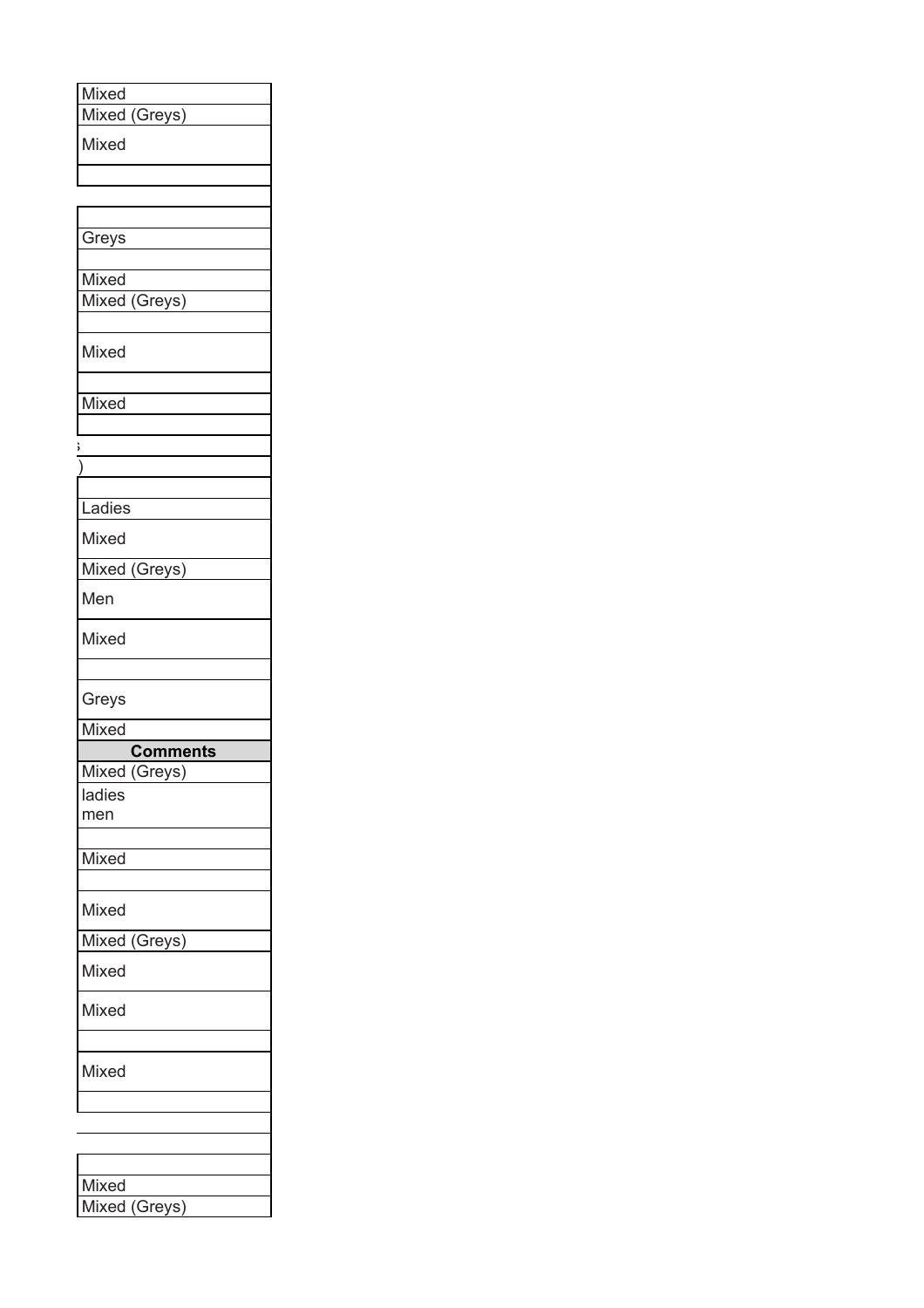| Mixed (Greys)   |
|-----------------|
|                 |
| Mixed (Greys)   |
|                 |
| Mixed           |
| Mixed           |
| Mixed (Greys)   |
| Mixed           |
|                 |
| Mixed           |
|                 |
| Mixed           |
|                 |
| Ladies          |
| Mixed (Greys)   |
|                 |
| Mixed           |
| Mixed (Greys)   |
|                 |
| Mixed           |
| Mixed           |
| Mixed (Greys)   |
|                 |
| <b>Comments</b> |
| Ladies          |
| Men             |
| Mixed           |
|                 |
|                 |
| Mixed           |
|                 |
| Mixed (Greys)   |
|                 |
| Mixed           |
|                 |
| Mixed           |
|                 |
| Mixed           |
| Mixed (Greys)   |
|                 |
| Mixed           |
| Mixed           |
|                 |
|                 |
|                 |
|                 |
| Mixed (Greys)   |